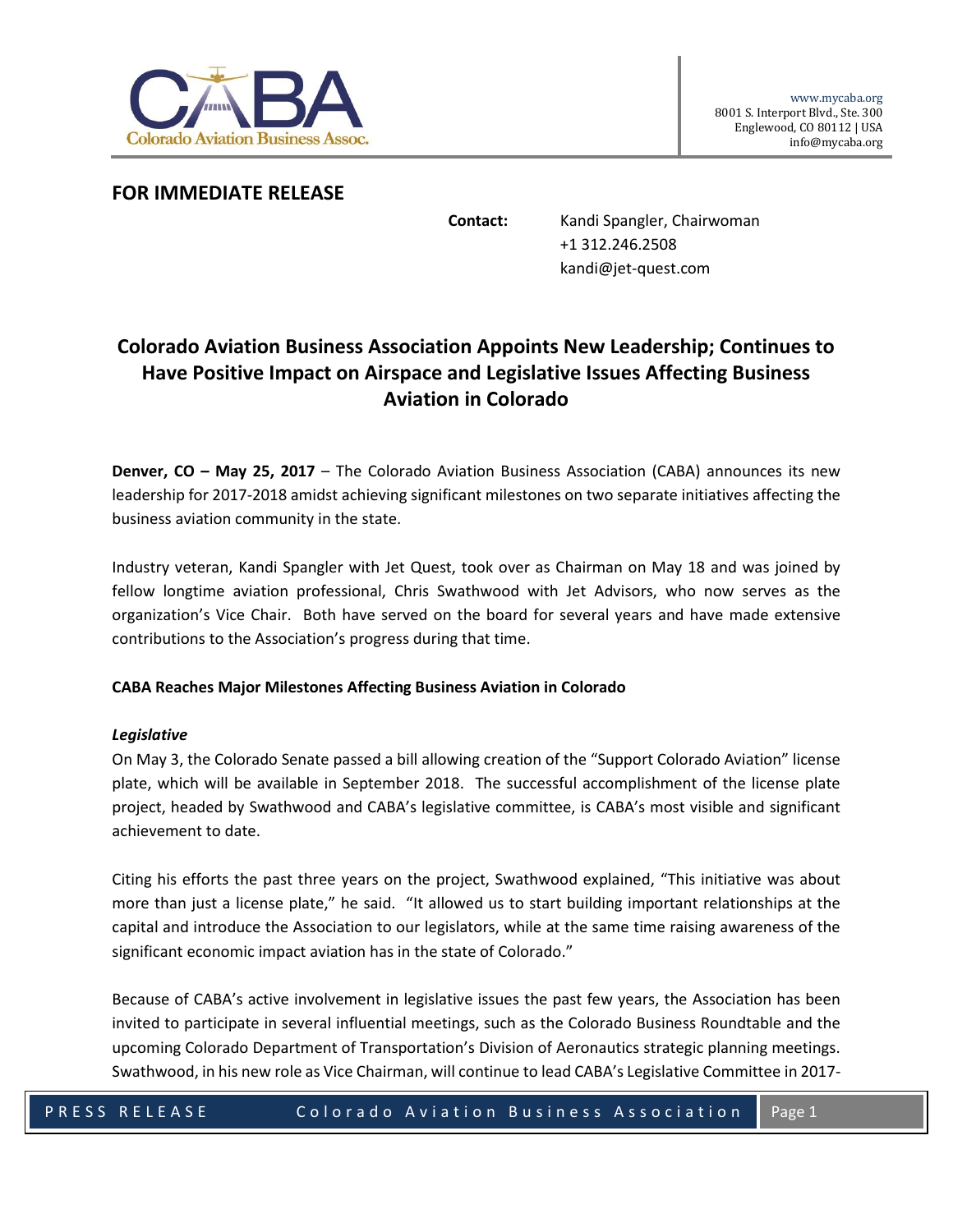

2018, during which they plan to introduce another bill in the Colorado Legislature. To view a sample of the new license plate, visit [www.supportcoloradoaviation.com.](www.supportcoloradoaviation.com)

#### *Airspace*

On May 9, CABA achieved another significant success when incoming Chairman Spangler, along with several members of the BJC Business Aviation Pilots Group, met with members of the FAA's Denver Metroplex Team in charge of the airspace redesign project currently underway. The redesign affects eight airports in the Denver area, including Centennial and Rocky Mountain Metropolitan Airports.

Spangler, who has been critical of the FAA's handling of the airspace redesign on behalf of CABA and the business aviation community, commented, "This meeting was a year and a half in the making. We wish we had been invited to the table sooner, but I am thankful to the Metroplex Team for taking note of our concerns and working with us to develop feasible solutions."

The working session yielded several critical changes to the already largely completed design, all of which will have a small but significant impact on all business aviation operators flying in and out of the Denver area. These changes include higher altitudes, reduced speed restrictions, and increased separation coverage within the Class B airspace.

"I am very proud of what CABA has achieved this past year on behalf of its members," said Spangler. "As a grassroots organization, these are exactly the sorts of things an organization can accomplish with the right people." The Association is currently preparing its goals and initiatives for 2017-2018 and will present them to the Board in June.